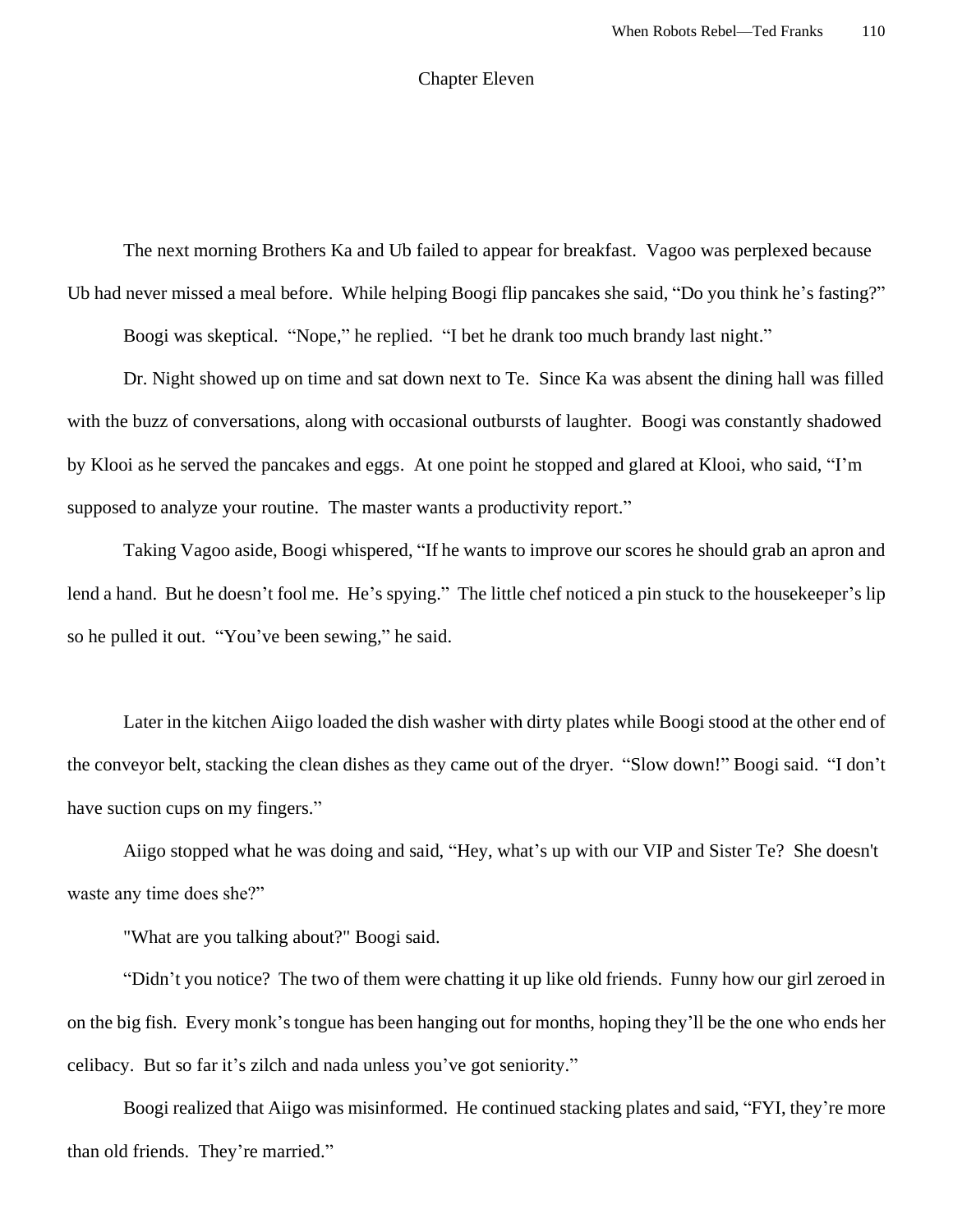Aiigo almost pulled a Vagoo and dropped a plate. "No kidding," he said. "But isn't that against the law; being married while you're a monk?"

"I guess not, as long as you were already married when you volunteered."

At that moment Vagoo burst through the dining room door pushing another cart full of dirty dishes. Aiigo checked the time\* and untied his apron strings. "I'm clocking out," he announced, "and then clocking in again. I've got me some flying to do."

"Hear that, Klooi?" Vagoo said, speaking to the door. "Aiigo always quits before we're done. I hope you put *that* in your report."

Brother Ka and Ub were AWOL all afternoon. While Aiigo flew Dr. Night into town to meet a law enforcement deputy, Boogi helped Vagoo clean house under the observation of Klooi the ever-present spy. His steady stare made Boogi nervous, but Vagoo seemed to be adjusting. She even included Klooi in their chat-chat. When they had finished mopping the thirty-nine hallways in the west tower, Vagoo invited the two bipots into her room to view a new treasure. "It came yesterday by special delivery," she said proudly.

As they stood in front of her dresser, the housekeeper held up a gold picture frame with an autographed publicity still of the young Nicole. It was signed: *to my favorite fan: Vagoo. Love, Nicole. P.S. You're WELCOME anytime*. "See that? I'm welcome," Vagoo said, caressing her prize. "I found the frame in storage and I polished it real nice."

Klooi peered at the photo. "The movie star?" he said. "When did you meet *her*?"

"We run into her all the time," Boogi said, stretching the truth. "She lives in a crater about twenty miles due north."

"Why would she give *you* an autograph?"

"Because I'm her biggest fan," said Vagoo haughtily.

"You should go visit her," Boogi advised. "It's not polite to ignore an invitation."

"I wouldn't advise that," Klooi said. "You would be breaking the rules."

\*Every robot has an internal clock.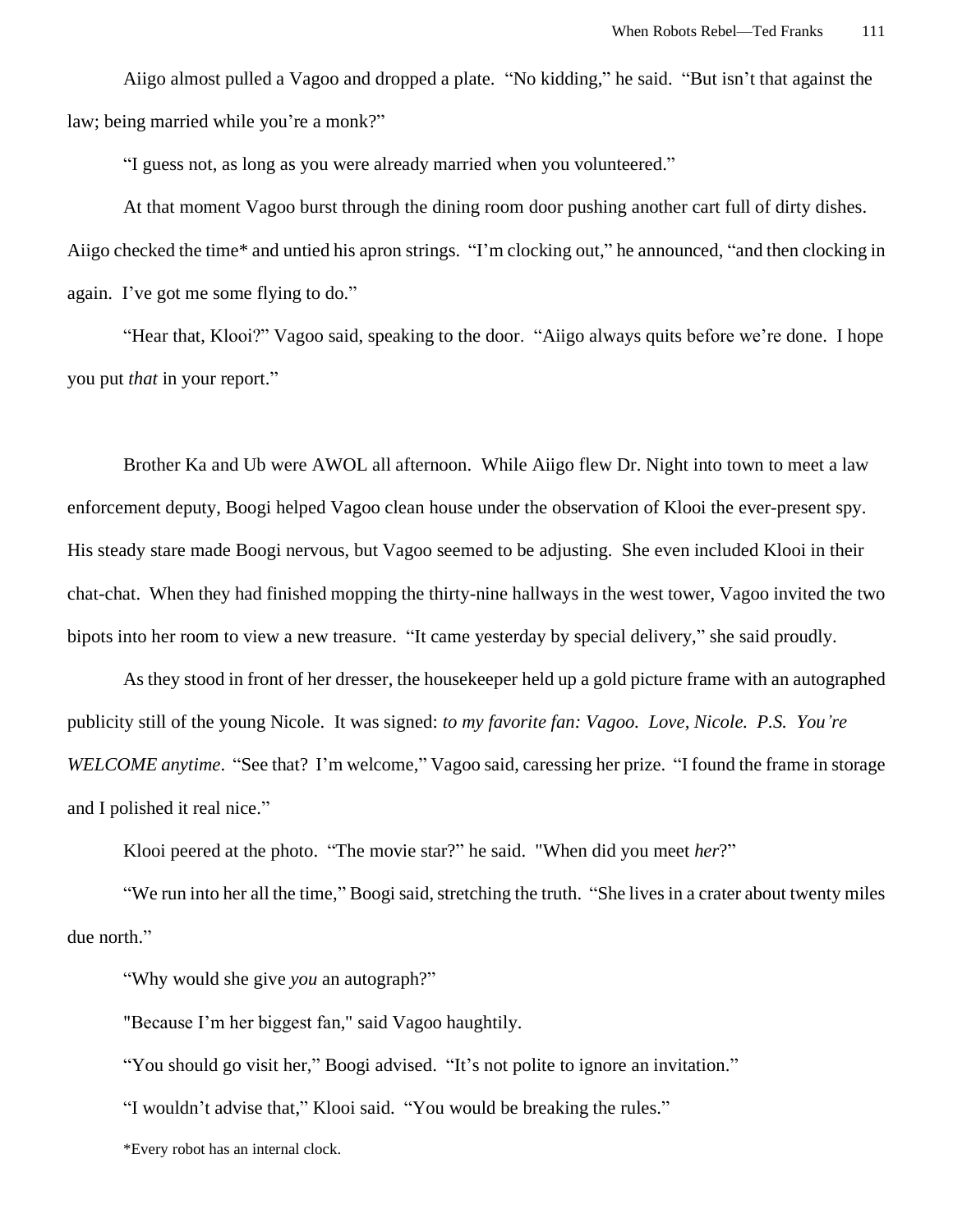Vagoo placed the picture frame on top of her dresser, the only piece of furniture in the room. "Oh come now," Boogi said. "Let Vagoo have some fun. A robot's life is hard."

Klooi was inflexible. "Section 5, line 27," he said. "Servants are not allowed to leave the monastery unless they're accompanied by a monk." Boogi was considering a hostile reply when Klooi received a summons. "My master calls," he said, and without another word he left the room and scooted down the hall.

"Finally, he's gone," Boogi said with a sigh of relief.

As Vagoo gazed fondly at her portrait of Nicole, Boogi was filled with compassion for the metallic bumblebee. After years of blindly obeying her master she had little to show for it, other than a single autographed picture in a golden frame. But without her Nicole fixation which added pizazz to her daily grind she would be nothing more than a dull but efficient run-of-the-mill drone.

Boogi went to the window and looked down at the terrace; a platform with only a single concrete parapet to guard against a three-mile fall. He opened the window and felt a cool breeze against the sensors on his face. He thought of Dunei, strolling beside the cliff that day. Yes, Dunei had been a bipot with the courage to break the rules but look what he got for it.

Then Boogi noticed Sister Te sitting alone on a marble bench and meditating in her Hood. He prayed to the god of robots that she was still faking it with the cut wire. Suddenly, Aiigo's hovercraft climbed out of the gauzy orange clouds and sailed toward the garage. Boogi could hear the dome's metal wedges rumble as they slowly rolled back. Dr. Night had returned.

"Hey, Klooi!" Vagoo shouted. "Stop spying on Sister Te."

Leaving Vagoo to her chores, Boogi went to the garden and hoed the vegetable patch. He felt guilty pulling up the weeds that were invading the tilled soil. They were a hardy lot, thrusting their tough thistles toward the Sun's tiny orb and its precious solar nectar. The seeds of their ancestors had stolen rides on the first rockets and didn't take root until the terraformers went online in the valley.

Suddenly, the bipot sensed the internal alert that notified him when he was summoned. Apparently he was needed in Master Ka's room. After stepping out of his water-proof overalls, Boogi rode the elevator all the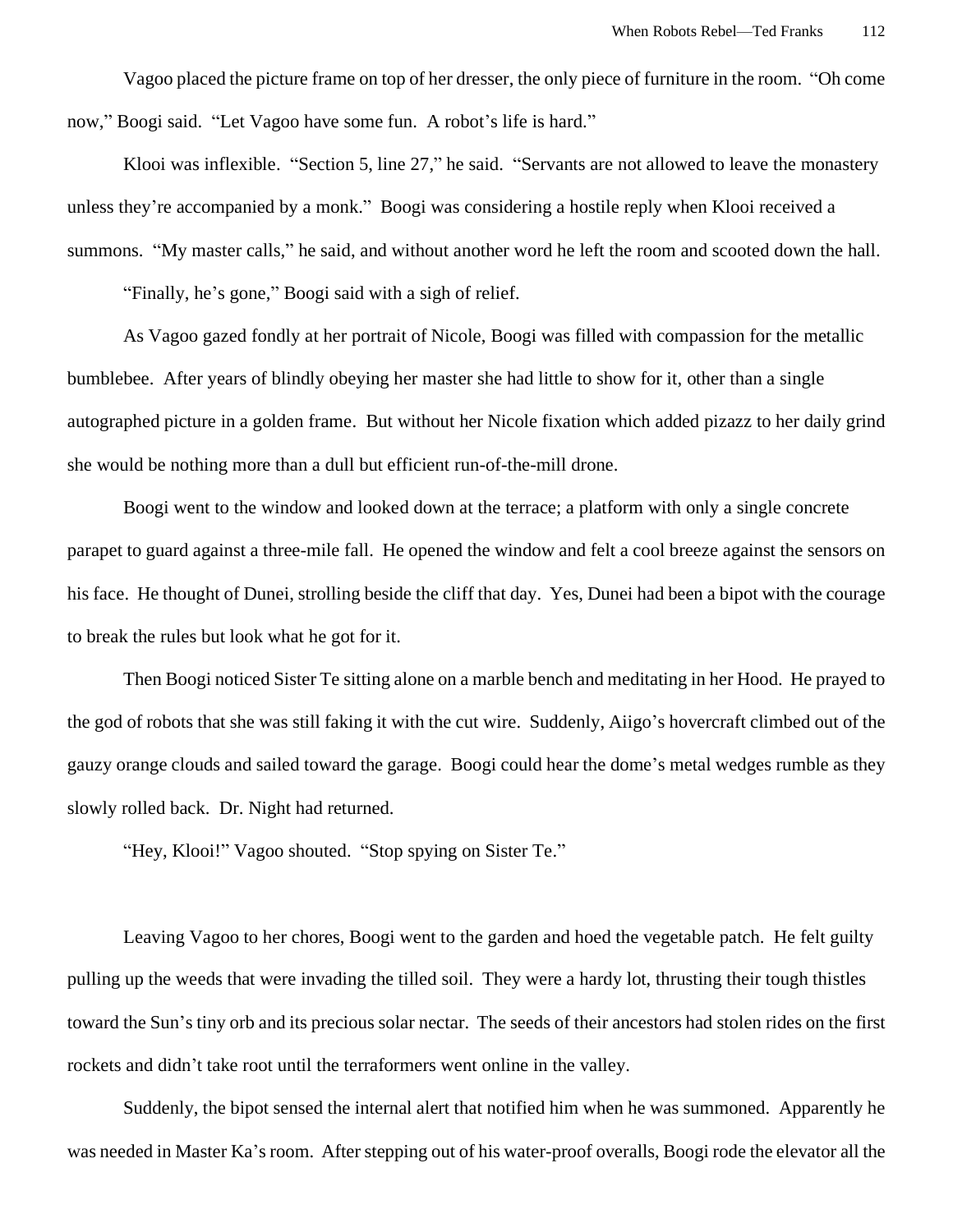way up to the abbot's private aerie. The bipot waited in the vestibule for ten minutes before Klooi finally invited him inside. Brother Ka was lying in his briefs on the blue futon with his head propped up on a stack of pillows. A dozen extra-long stainless-steel pins were stuck in his wrinkled skin at various strategic points. Beside him sat the always cheerful Brother Li, an acupuncturist by trade.

"Hello Boogi," Ka said with a groan. "I've not been well today. Brother Ub poisoned me with brandy last night and I still haven't recovered. Have you seen that dreadful man?"

Boogi said he hadn't.

"The wretch is probably snoring in peace while I lay here suffering. Anyway, tonight I want dinner served out on the terrace. The good doctor's mad about the view and if we throw in the Milky Way he'll really go bananas. Make sure that Aiigo brings out enough heating balls."

Boogi bowed and was preparing to depart when everything stopped. When he came to Ka was walking toward the north balcony, fully dressed in an embroidered blue robe. Brother Li and his needles were gone. Only Klooi remained.

Obviously Boogi had been paused. "What happened?" he asked. But he already knew the answer.

Ka stood silhouetted against the orange sunset outside. "I'm sorry Boogi," he said. "It was an accident. I meant to call Brother Ub and paused you by mistake. You may go."

Klooi followed Boogi to the elevator and waited outside as the doors closed. "Hope you enjoyed your slumber," he said coldly. "Next time you won't wake up."

It turned out to be a perfect evening for dinner under the stars. All night long the Milky Way's celestial chorus twinkled a merry tune while Japanese lanterns swayed in a gentle breeze, illuminating each table with kaleidoscopic pools of light. Over a dozen tungsten heating balls floated above the monks' heads, keeping them warm. Brother Li was seated at the head table in gratitude for his acupuncture. He quietly beamed at his colleagues, proud of his new position in the world. This time Dr. Night sat next to Te on Master Ka's right, with Ub on the left. Boogi couldn't stop spying on the married couple as they exchanged small talk and tentative smiles. He was mystified by Te's thaw and wondered if she was just being polite.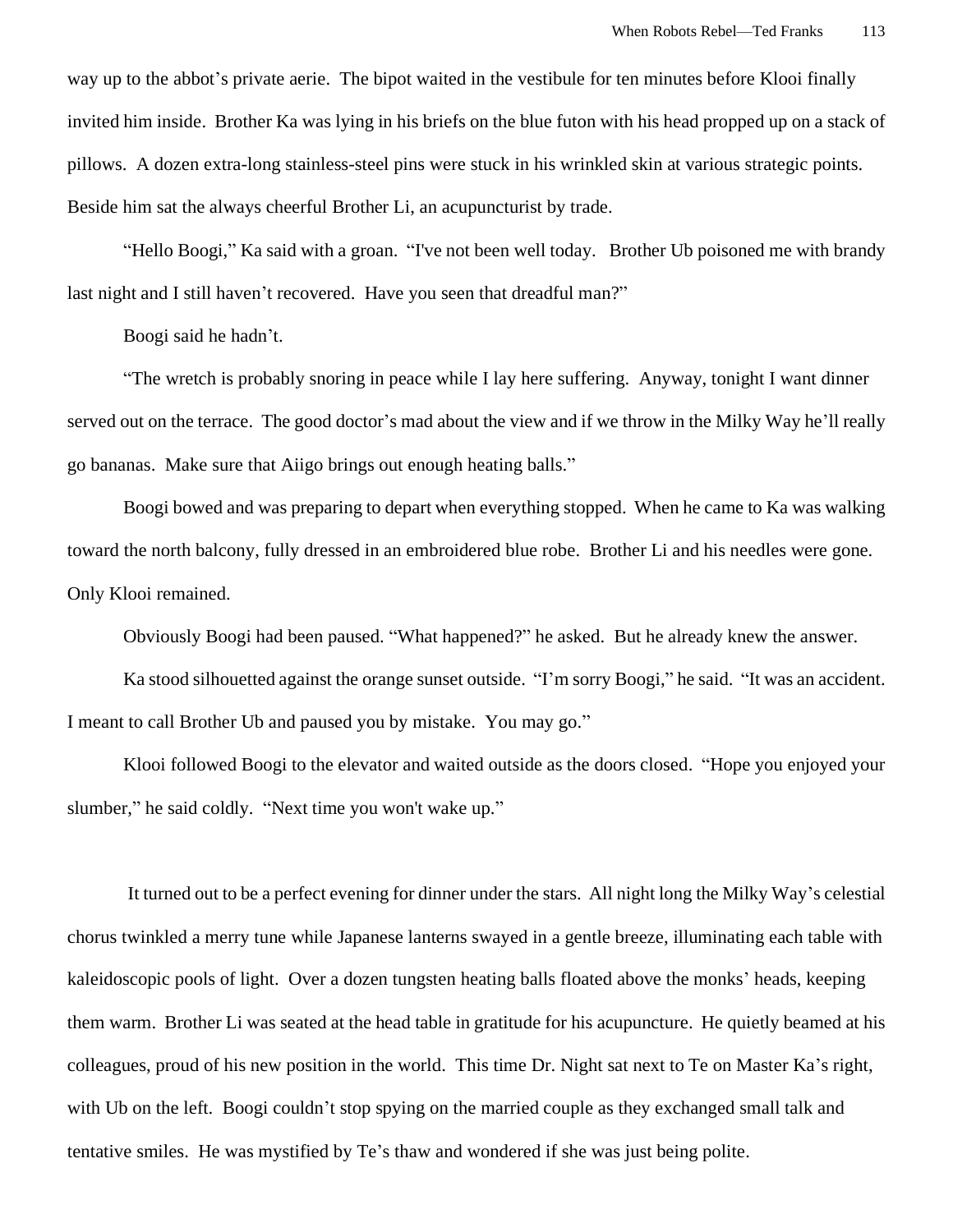Unlike the previous evening, the conversation flowed easily and the air was filled with the sound of laughter. The three-course meal included truffled red asparagrapes with a yellow wine mousseline, warm smoked salmon with sun-dried peachatoes in jelly, and because Ub was rehearsing, crunchy cherryfruit, preserved and raw. But Ub was famished after sleeping all day. As soon as he sat down he helped himself to three servings of asparagrapes. Vagoo noticed the oversized heap on his plate and quickly moved the serving bowls out of his reach.

For most of the evening Boogi dodged his titanium nemesis, Klooi. The little chef was sure that the pause was no accident because it had lasted for a long time. But why did Ka do it? He had done nothing to deserve it. As Boogi worked his way down the table filling goblets with wine he read Ka's lips.

"Doctor, you may get to see a sandstorm yet," he said. "During my meditation I received a NIMBUS bulletin. The alert's only a level two, but that could change on a dime."

"I wouldn't worry," Ub said with an air of superiority. "My nose is dry and up to now it's been an infallible gauge."

"Then we should really watch out," Ka said, "because your gauge is usually wrong."

Later, while Boogi was serving the cherryfruit tarts, Ub summoned him to his side. The little chef, expecting a thumbs down for the low-cal dessert, was pleasantly surprised when the monk proceeded to give it raves. "If this is a diet dessert," he said, "then I'm definitely signing up for more." Boogi thanked him and was about to move on, when Ub stopped him and said, "Wait. I've got some good news. You remember my nephew, Gabe Beamer, whom I raised from afar?"

Boogi nodded and said, "Of course I do. You put him through the finest schools, like the Comet Chasers Boys Academy and the Rich Strike Lunar Flight School. Is he still a pilot for Trans Worlds Spacelines?"

"Yes, for almost a decade. Three years ago he started flying the Moon Europa Callisto route and I haven't seen him since. But that's about to change because he's on vacation *and* he wants to pay me a visit." Ub was so happy he had to wipe tears from his eyes. "Also, he says he's been offered a promotion, although it's a total hush-hush and he can't talk about it yet."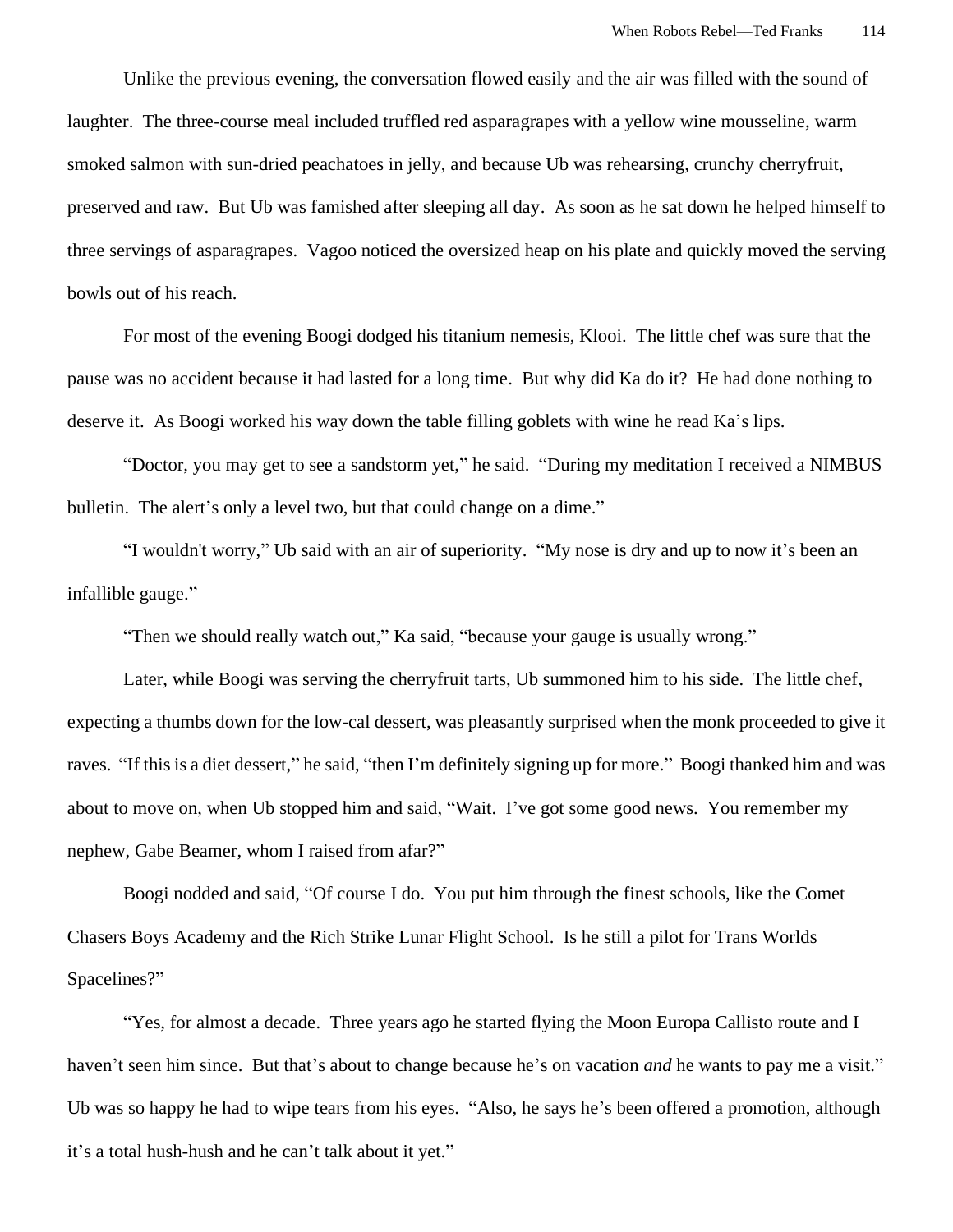"That's wonderful news," Boogi said. He noticed Klooi staring at him from the other side of the table. "Oops, I gotta run," he said, "The spy's breathing down my neck again."

Ub grabbed the bipot's arm and said, "Might I have seconds? After all, it's a low-cal dessert." "Okay," Boogi said, relenting. "But you better not tell Vagoo."

The dinner ended at nine but it was close to midnight before the wine-soaked monks finally abandoned their crumb littered tables. One by one they staggered up the terrace steps, groggy phantoms in search of their beds. After the last robe slipped through the doorway the bipots came out, scrambling down the steps like wooden soldiers rolling out of a cuckoo clock. Boogi and Vagoo cleared off the tables at a robot's pace, which is almost too fast to see. Then they made five round trips in five minutes flat while transporting dirty dishes to the kitchen. Aiigo fished for the heating balls, pulling them down with a magnetic pole, while Klooi spied on everyone from a balcony facing the terrace. After Boogi folded the tables and put them away he rushed upstairs to find Sister Te.

He knocked at her door but there was no answer. Where could she be at this hour? Boogi meant to go up to his room, but instead found himself in the garden searching for Te under the nectarado trees. Her favorite marble bench was empty, its only occupant a fallen leaf. At that moment a cloud drifted over the towers' spires, blotting out the Milky Way. The robot promptly tripped over a row of Kaflowers. "Clumsy bipot," he grumbled. "Why aren't you up in your room?" Once his night vision had adjusted to the gloom he hurried down the sloping path between the two towers and stopped at the landing above the terrace. As he scanned the courtyard he noticed two figures leaning against the parapet. They were bundled in dark thermal cloaks.

"Hello, Boogi. Is something wrong?" The voice belonged to Te.

"Please excuse my interruption," the bipot said, mortified. "I was looking for, um—stray bottles. The master hates it when he finds empty wine bottles on the ground."

His little white lie made Te laugh. "You're *so* dedicated," she said. "I expected you to be upstairs by now." She turned to the cloaked figure beside her and squeezed their arm. "Norris, allow me to officially introduce you to Boogi, our celebrated chef *and* my favorite robot on Mars."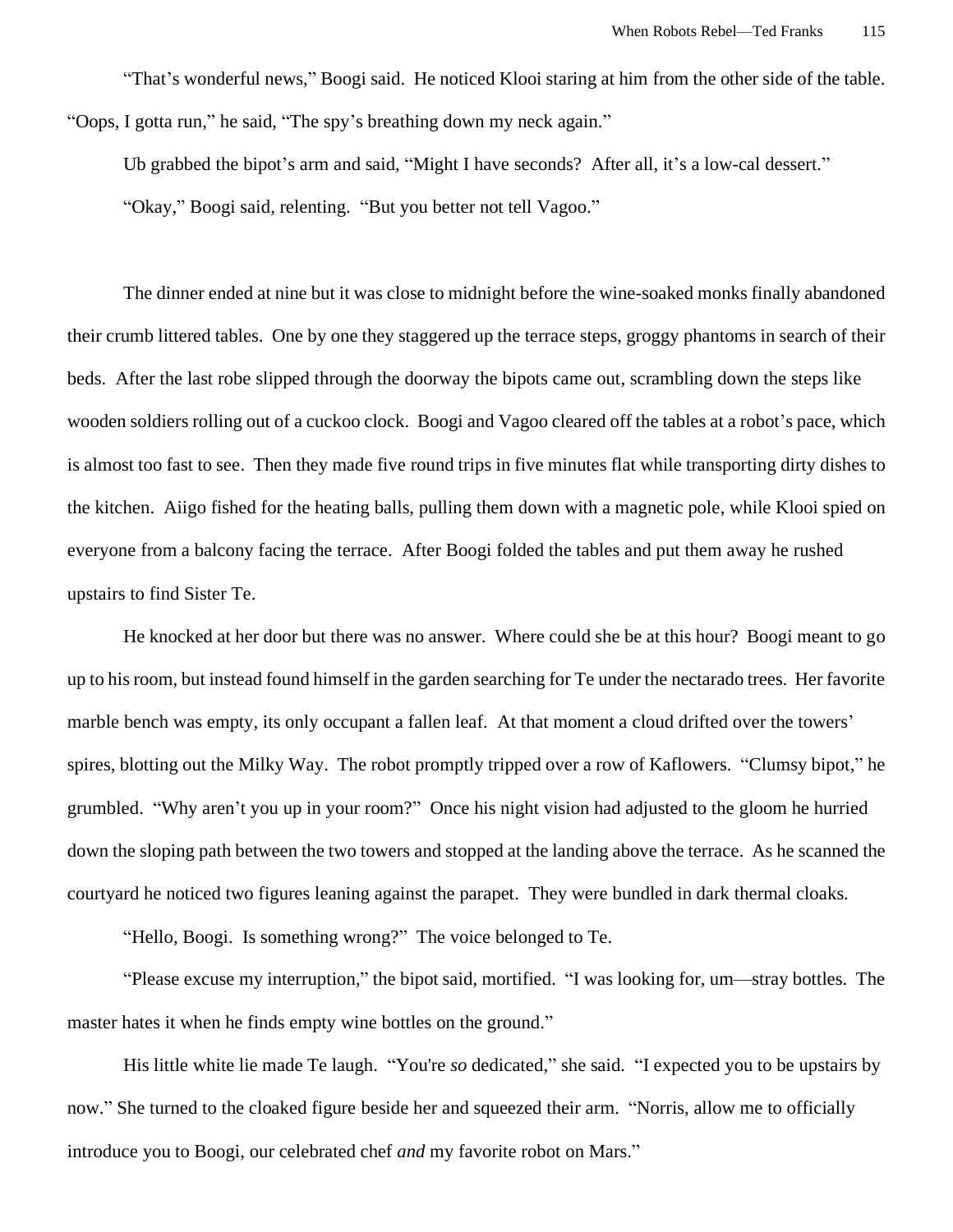The doctor's face was hidden in the shadow of his hood but Boogi recognized his voice. "Your cooking is fabulous," Night said, "I actually look forward to gaining ten pounds."

Encouraged, Boogi crept down the stairs. "Thank you, doctor, he said. "But I didn't do it alone. Vagoo and Aiigo are indispensable."

"And Klooi?"

"Klooi, not so much," Boogi said, throwing him under the bus.

"Boogi could easily win the most valuable robot award," Te said, "if they had one."

"I resent that," Night said with a huff. "After all, Klooi's core is my creation."

"Sorry, but Boogi's got my vote."

The little chef halted at the bottom step. The doctor's tone didn't sound threatening, but he wanted to make sure. "Teri, there you go again," Night complained. "You *know* you're wrong, but you keep barking up the wrong tree. The humanistics are a dying fad, the next antique." Night pulled back his hood and smiled sheepishly at the bipot. "Please excuse us," he said. "We're two entrenched technocrats with opposing views. It's nothing really, just shop talk." He held up an empty wine bottle. "Here you go. Your inspection was not in vain."

The robot took it, recognizing the gesture as a signal for him to go. He bowed, turned away, and hiked up to the kitchen. When he got there, he felt like smashing the bottle over his head but he tossed it in the recycle barrel instead. "Leave the humans to the humans," he muttered, "and stick to your chores."

As Boogi climbed the winding stairs he thought about what he had just seen. Te didn't act like she was afraid at all. She seemed relatively calm sitting next to her husband, as if past events had never taken place. Had she suddenly forgiven him? Her husband didn't seem cruel; in fact Boogi sensed the mannerisms of a man still very much in love. But had he forgiven *her*? Apparently so.

One thing the bipot had learned, with humans anything could happen. Boogi replayed Vagoo's words in his head: *thou shall not mingle in the affairs of humans*. Soon the thought of the black and yellow robot led him to her room. He knocked on her door and waited, hoping that she was awake. When no one answered he peeked inside; the room was dark.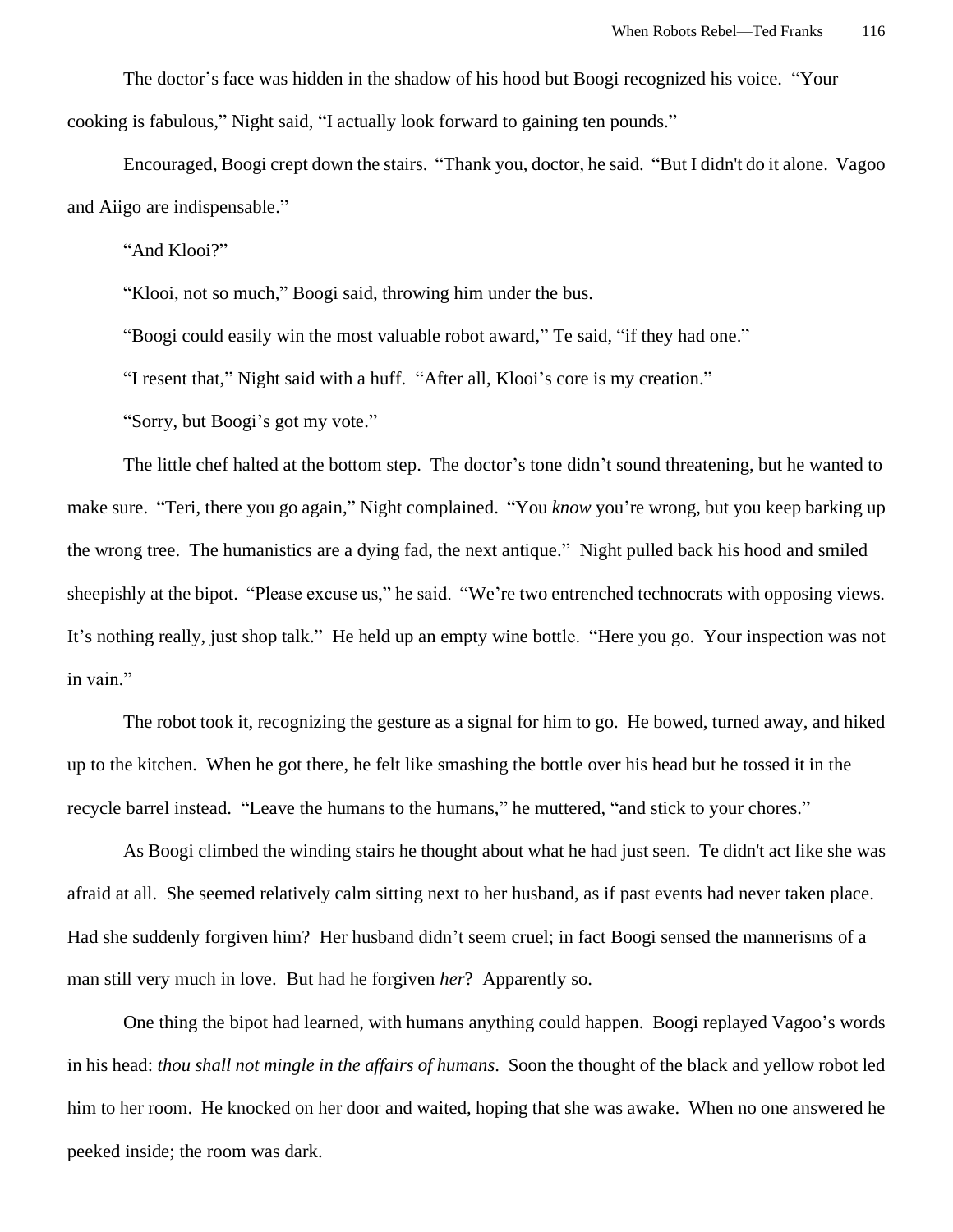Suddenly he heard a soft moan, gradually rising to a heart-rending wail. Then the wail abruptly stopped and the moan began again, rising from the floor. Looking down, Boogi was shocked to find Vagoo lying on her back in the middle of the room. The little chef entered the room and quickly closed the door. "Vagoo, what happened?" he said. Whatever the malfunction, it sure looked serious.

Boogi rushed to the window with the intention of calling for help. But the terrace was empty and Te and her husband were gone. As Vagoo continued to whine and groan Boogi bent over her and repeatedly called her name.

Finally she raised her hand and pointed to the bureau. "Look," she whispered. "It's gone. Why did they take it? Why?"

Boogi noticed that the framed portrait of Nicole was missing. "Who took it?" he said, as he grabbed Vagoo's hands and helped her sit up.

"I don't know," she said. "When I came back from turning down the beds it was gone. Nobody knew about it but Klooi and you. I want it back." She started to moan again.

"We know that I wouldn't take it, so that leaves Klooi. But why would he do such a dastardly act?"

"Who knows? Maybe Ka doesn't want us to collect stuff anymore because he's worried it'll get out of hand."

"But that picture was a gift," Boogi said. "It wasn't his to take."

"The frame wasn't mine. It belongs in storage."

"Then Klooi should have left you the photo. Klooi had no right to take it."

"But I'm just a clunky old housekeeper. I have no rights," Vagoo said.

Boiling with outrage, Boogi helped Vagoo get back on her feet. Seven days a week the poor housekeeper worked like a slave to make her masters comfortable and what did she get for it? Nothing, except for a tiny room with a solitary cinema pad in her bureau. Boogi decided the time for diplomacy had passed. "I'm ready to rip off Klooi's shiny titanium head," he said.

"No! Please, no violence," Vagoo pleaded, blocking the door.

"But I want that little monster to return the photo right now."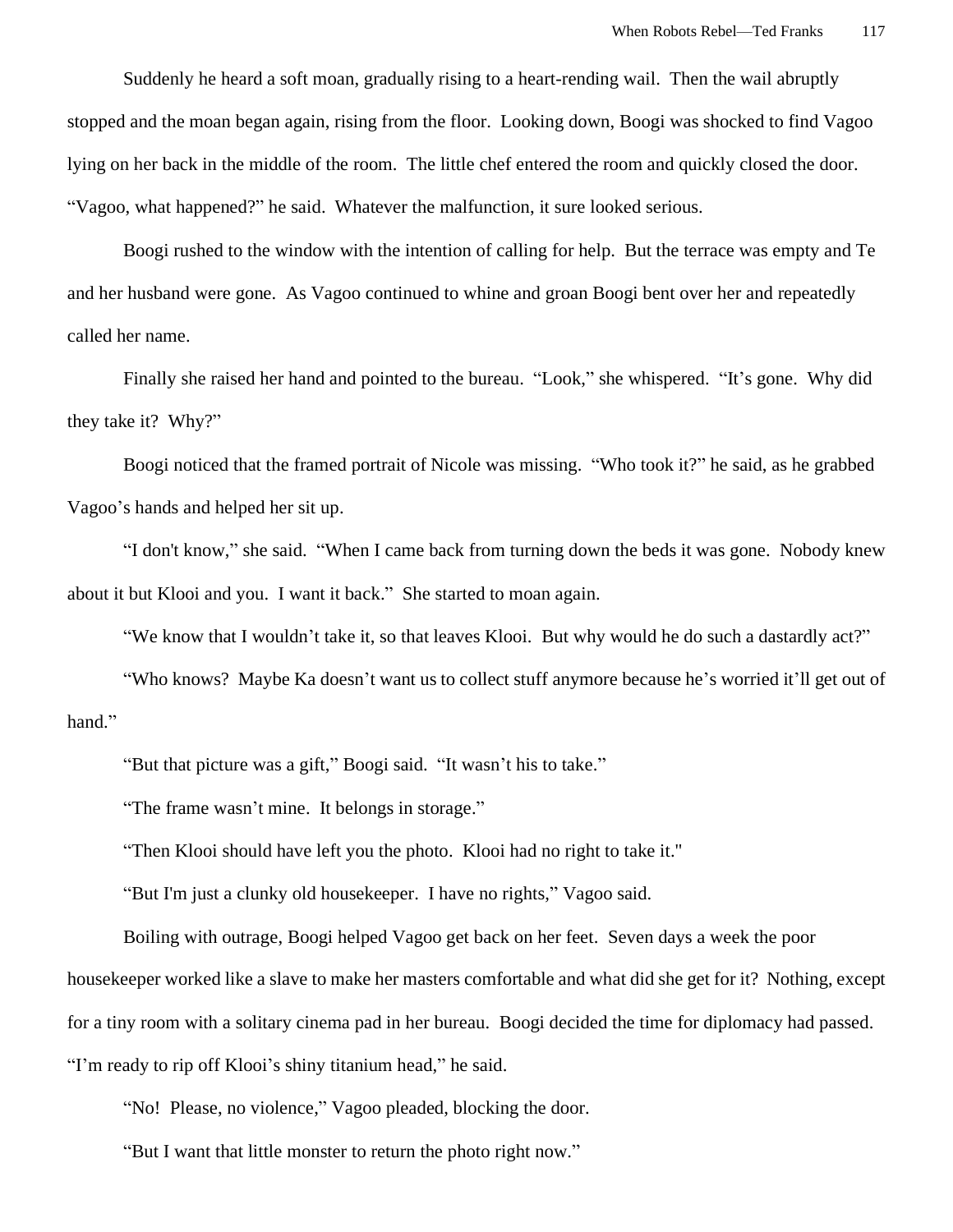"Don't talk like that. Master will delete you. Nicole isn't that important."

Boogi relented and gave her a big hug. "You scared me to death," he said. "I thought your core had crashed."

"I'm sorry," Vagoo said. "When I saw that she was gone I just went to pieces. Boogi, please don't rip off anyone's head. I don't want you deleted. One Klooi is enough"

When Boogi was satisfied that Vagoo had calmed down enough to start her downtime, he left her alone. But he didn't return to his room. Prompted by a restless melancholy, the robot bolted down the spiral stairs and out through a back door into the garden. He halted under the nectarado trees and looked up at the shimmering river of stars. Northwards, the endless sand dunes swelled in overlapping shadows like ripples in a pond, and Boogi's favorite red light flashed in four second intervals atop the distant air containment tower.

Suddenly he understood why he felt so lonely; it was from resisting the beacon's call. Tonight the blinking light seemed irresistible, with every pulse reminding him of Nicole. Should he pay her a visit? Only if he could return before he was missed, or no later than 6 AM.

Despite the inner red flags that were popping up like toasters, Boogi tiptoed over to the garage and slipped inside. As he crept past the repair bay Boogi discovered a motionless Aiigo asleep on his feet with a wrench in his hand. Evidently, the big ant's core had triggered a new downtime session before he could get to his room. The bipot had to walk around the landing pad to get to his destination: the storage bay, or as Aiigo liked to call it, hoarders' heaven. After he had inspected all the gizmos and doodads (including a jar full of ball bearings), Boogi selected the right gravitron for his weight and strapped himself in. Then he rushed up the stairs and out the door.

The bipot walked a good distance before he was certain that the monks wouldn't be awakened by the sound of the gravitron. Heading north, he walked along the winding stone path until it disappeared under the first sand dune. From there, he hiked over a long succession of dunes and left behind a tell-tale trail of footprints. Hopefully the morning breeze would shift enough sand to fill the gaps and make them disappear. As he trudged up and down each hill, Boogi's round honeycomb eyes glowed in the dark. If someone had seen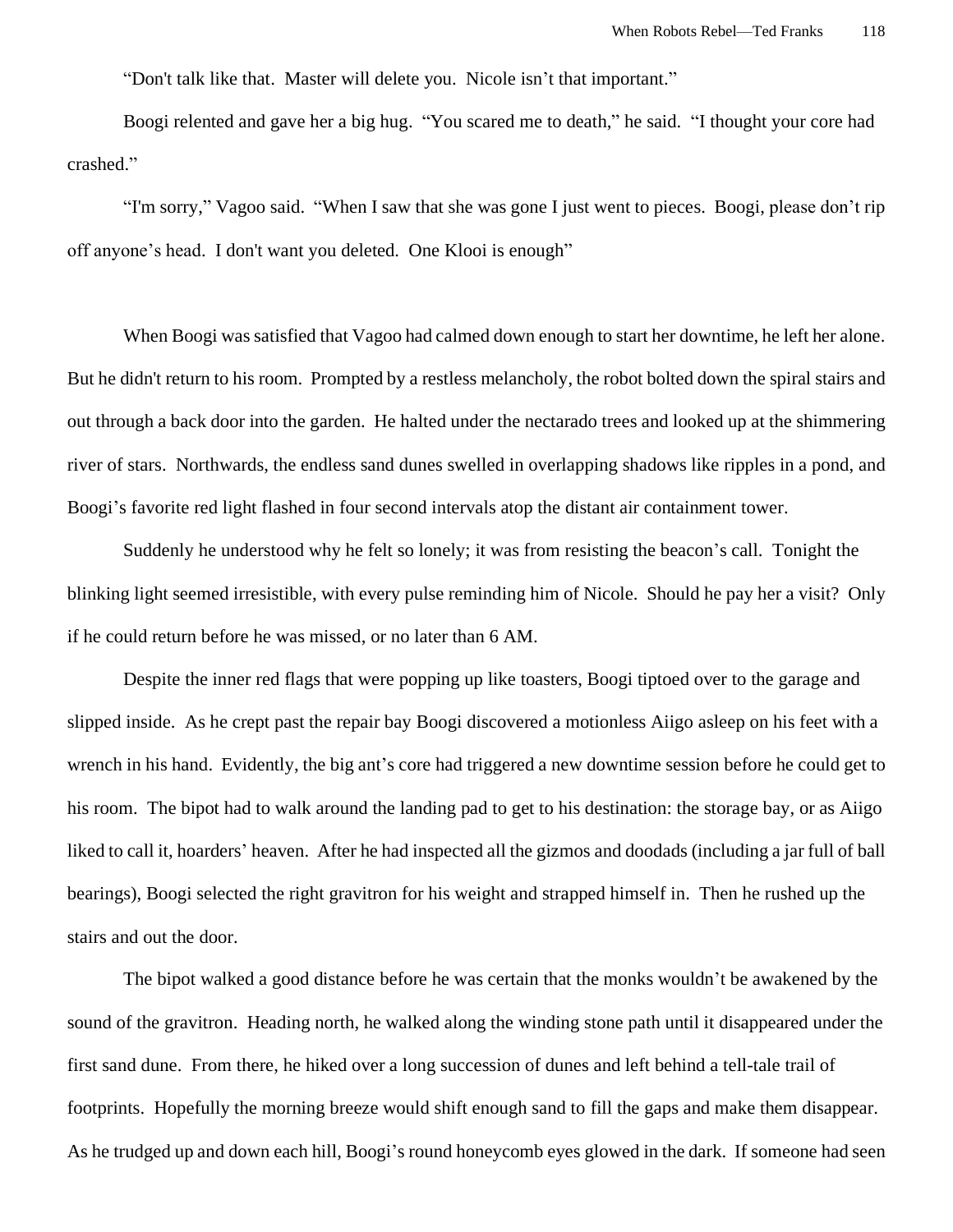him they would have said, "Where's that crazy robot going? He's in the middle of nowhere in the middle of the night."

But nowhere was exactly where Boogi wanted to go. As he marched under the stars he whispered to himself, "Sweet dreams, Vagoo. Soon you'll have a new autographed portrait."

After he had walked for approximately one mile, the bipot pushed a button and shot into the sky. It only took him a few seconds to soar above the manufactured air and into the thin Martian troposphere. The gravitron's motor buzzed like an alarm bell as he hurtled toward his destination. At his current altitude Boogi could see the entire air containment tower from the ground up. The flashing beacon that was visible from Poowhi was merely the highest of five red lights blinking in sequence.

As he approached the massive steel tower, Boogi slowed down and descended feet first. He could tell when he had reentered the manufactured air because it swirled past his aluminum cladding and buffeted his sensors with a frigid blast. His foot pads tingled as he dropped through a thick dark cloud of icy dust. For a moment everything was pitch black and then he broke through the bottom of the cloud. The bipot almost smashed into a huge crossbeam as he swooped down into the tower's interior. As he slowed his descent he could see massive steel girders sloping outwards on all four sides, supported by crisscrossing beams that increased in size as he approached the ground. Every section of the tower was enormous; the crossbeams were fastened together with rivets as big as his head. The last beacon disappeared into a curling swath of mist as Boogi glided under a latticed arch and prepared to land. He aimed for a small crater that was nestled between two of the tower's giant legs. Strange pulsating lights emanated from within the rocky bowl.

The bipot guided the gravitron onto a rocky crag to the west of the crater. He landed with such a jolt, his knees gave out and he sat down hard. After he turned off the motor, he rose to his feet and felt for dents. There were none, thank goodness. Relieved, the robot climbed to the top of a gravelly knoll. Standing on tiptoe, he tried to see into the crater but his view was blocked by a pile of boulders. Their silhouettes stood in sharp contrast to the shifting array of glowing lights: red, purple, pink, and blue. At one point a green laser beam rose straight up through the tower and into the stars.

But what about those strange sounds? The crater reverberated with clangs, dings, and bongs, followed